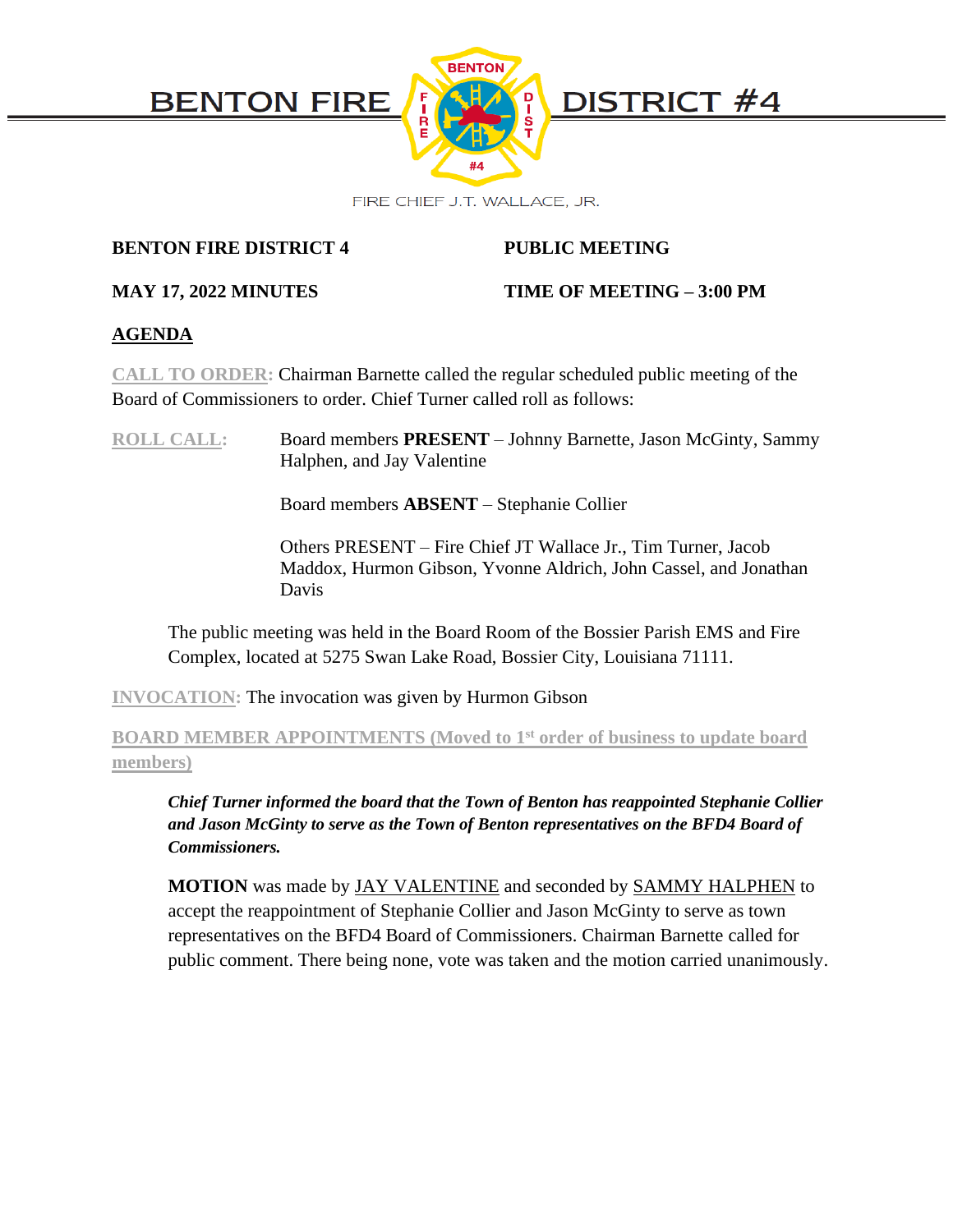

FIRE CHIEF J.T. WALLACE, JR.

# **APPROVAL OF MINUTES FROM THE APRIL 19, 2022 BOC MEETING**

# *Questions/Discussion about BOC minutes from April 19, 2022 --- NONE*

**MOTION** was made by SAMMY HALPHEN and seconded by JAY VALENTINE to accept the written minutes for the meeting held on April 19, 2022. Chairman Barnette called for public comment; there being none, vote was taken and the motion carried unanimously.

# **APPROVAL OF THE FINANCIALS THROUGH MAY 13, 2022**

*Questions/Discussion about Financials through May 13, 2022: ---- NONE*

**MOTION** was made by SAMMY HALPHEN and seconded by JASON MCGINTY to approve of the financials through May 13, 2022. Chairman Barnette called for public comment; there being none, vote was taken and the motion carried unanimously

# **OLD BUSINESS**

### **BOND**

*ENGINE: Chief Wallace informed the board that the district has received a quote from Ferrara. The price for the new Engine will be \$590,000.00. The Engine will be purchased through the Louisiana state contract. Chief Wallace also stated that the district may be able to purchase a cab and chassis from this same vender in order to refurbish one of the older engines. Chief Wallace stated that the district did explore another vender and the price for a comparable engine was almost \$100,000.00 more. Chief stated that the quote was only good until the end of this week and asked the board for approval to issue a purchase order so the process may begin.* 

**MOTION** was made by SAMMY HALPHEN and seconded by JASON MCGINTY to approve the issuance of a purchase order to acquire the new engine via the Louisiana State Contract. Chairman Barnette called for public comment; there being none, vote was taken and the motion carried unanimously

*STATION REMODEL: Chief Turner informed the board that the district is advertising for bids for the addition to Station 3. The bids will be advertised in the Bossier Press Tribune on May 18th, May 25th, June 1st, and June 8th of 2022. Chief Turner stated that Jim Firth (BPPJ) is assisting with the digital advertisement for bids to comply with current bid law(s).*